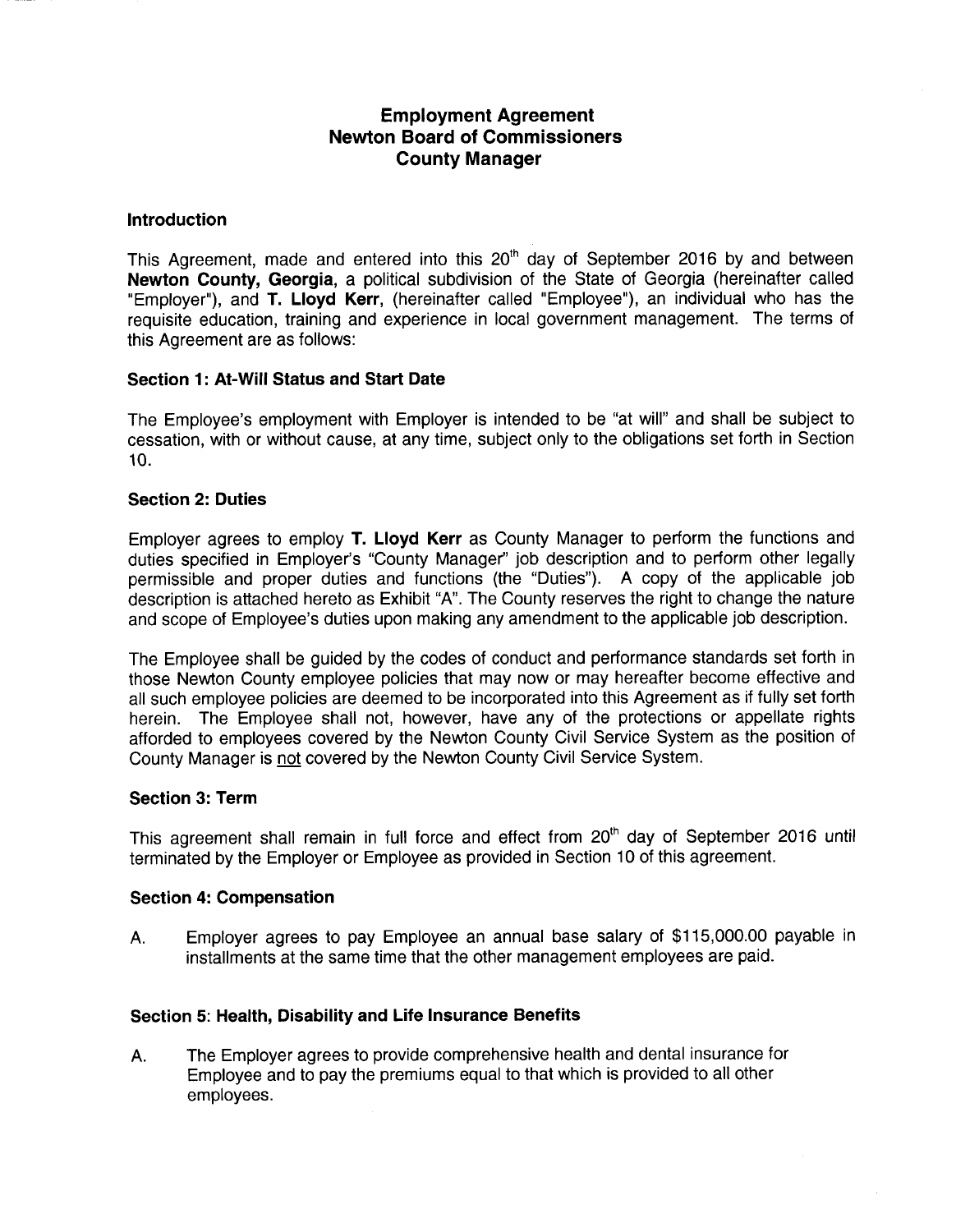- B. The Employer agrees to put into force and to make required premium payments for a life insurance benefit to be provided by the current County benefit provider, equal to two ( 2) times the Employee's annual salary.
- C. The Employer agrees to put into force and make the required premium payments for Short Term Disability coverage to be provided by the current County benefit.

## Section 6: Personal Leave

- A. The Employee shall accrue leave at the same rate as other employees. Employee shall be entitled to accrue and carry a maximum of 750 hours of annual leave time.
- B. The Employer shall be granted 80 hours of additional annual leave upon execution of this agreement and at the time of reappointment each subsequent year, beginning on January 1, 2017. Employee shall be entitled to accrue additional annual leave up to a maximum of 500 hours.
- C. In the event the Employee's employment is terminated as defined in Section ten ( 10), the Employee shall be compensated for all regularly accrued annual leave and any additionally accrued annual leave.

## Section 7: Automobile

The Employer agrees to provide the Employee with a vehicle that is appropriate for carrying out the duties of his position. Employer may also choose to provide an allowance of \$500 per month in lieu of providing a car. Provided, however, that in the event Employee declines use of a County provided vehicle, Employer shall have no obligation to pay any sums designated in this paragraph.

## Section 8: Retirement

Employee shall not be subject to the general policies of the County regarding retirement as the same exists or may hereafter be amended due to the unique nature of his employment and profession. In lieu thereof, Employer shall contribute the amount of five percent (5%) of the employee's annual salary to Employee's 401a account. If Employee makes a contribution of up to 5 percent (5%) of annual salary into the plan, Employer shall match the contribution up to an additional five percent (5%) into the Employee's 401a account.

#### Section 9: General Business Expenses

- A. Employer agrees to budget for and to pay for professional dues and subscriptions of the Employee necessary for continuation and full participation in national, regional, State, and local associations, and organizations necessary and desirable for the Employee's continued professional participation, growth, and advancement, and for the good of the Employer. All such expenses must be pre-approved by the Board of Commissioners if the requested funds are not already allocated for this purpose in the budget.
- B. Employer agrees to budget for and to pay for reasonable travel and subsistence expenses of Employee for professional and official travel, meetings, and occasions to adequately continue the professional development of Employee and to pursue necessary official functions for Employer. All such expenses must be pre-approved by the Board of Commissioners if the requested funds are not already allocated for this purpose in the budget.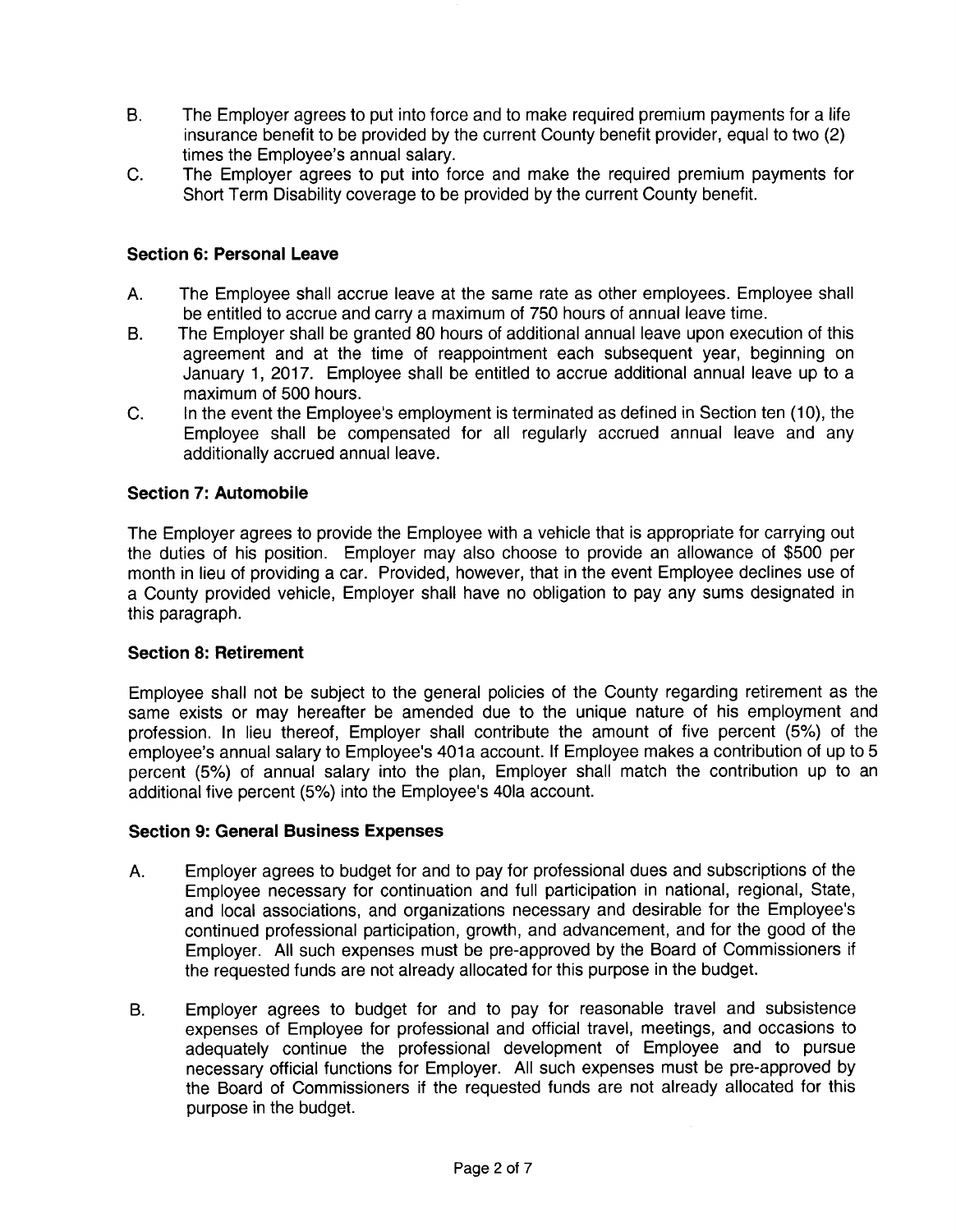- C. Employer also agrees to budget for and to pay for reasonable travel and subsistence expenses of Employee for short courses, institutes, and seminars that are necessary for the Employee's professional development and for the good of the Employer. All such expenses must be pre-approved by the Board of Commissioners if the requested funds are not already allocated for this purpose in the budget.
- D. The Employer shall provide Employee with a cell phone, laptop and/or iPad with sufficient connectivity abilities, for purposes of Employee performing his Duties. Employee may also use the cell phone for personal use, provided that the personal use does not result in an unreasonable cost to the County.

# Section 10: Termination

For the purpose of this agreement, termination shall occur when:

# A. Involuntary Termination:

In the event Employee is terminated by the Newton County Board of Commissioners by a super majority vote at a public meeting, and this Employee is willing and able to perform his duties under this agreement, then, in that event, Employer agrees to pay Employee his monthly salary, including health, dental, short term disability, retirement and life insurance benefits, for a period of nine months. Provided, however, that in the event Employee is terminated because of his conviction of any illegal act involving personal gain to him or moral turpitude, then, in that event, Employer shall have no obligation to pay any sums designated in this paragraph.

## B. Involuntary Resignation:

In the event Employer at any time during the term of this agreement reduces the salary or other financial benefits of Employee in a greater percentage than any applicable across-the-board reduction for all employees of Employer, or in the event Employer refuses, following written notice, to comply with any other provision benefiting Employee herein, or if the Employee resigns following an offer to accept resignation, whether formal or informal, by the Employer as representative of the majority of the governing body that the Employee resign, then the Employee may declare a termination as of the date of the suggestion.

## Section 11: Severance

Severance shall be paid to the Employee when employment is terminated as defined in Section 10.

- A. If the Employee is terminated, the Employer shall provide a severance payment equal to nine (9) months' salary at the then current rate of pay. This severance shall be paid in a lump sum or in a continuation of salary on the existing biweekly basis, at the Employee's option.
- B. The Employee shall also be compensated for all accrued annual leave banks including regularly accrued annual leave and any additional annual leave.
- C. For a period of nine (9) months following termination, the Employer shall pay the cost to continue the following benefits: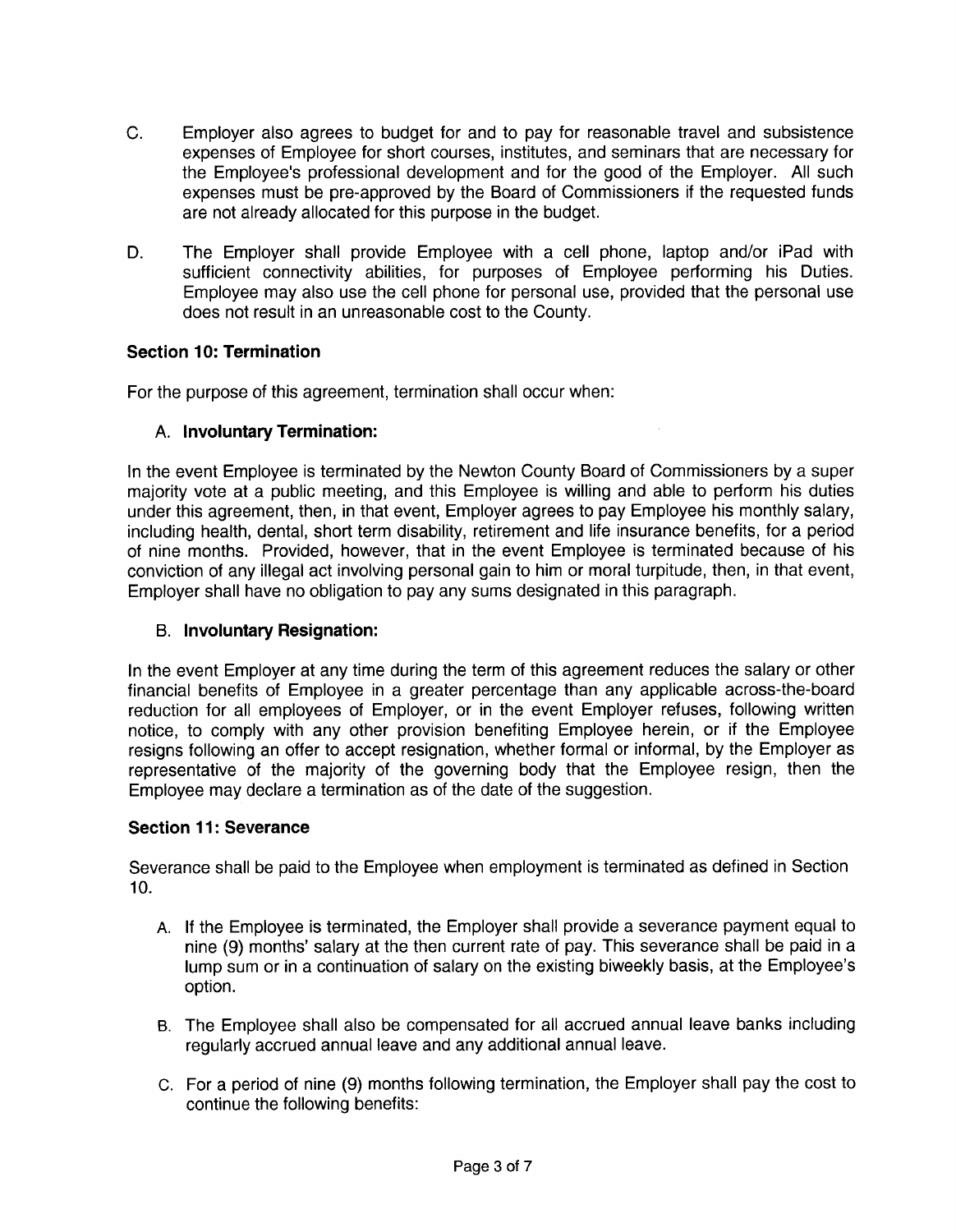- 1. Employee will be provided access to Health insurance and dental coverage for the Employee and all dependents as provided to all other employees, after which time, Employee will be provided access to health insurance pursuant to the Consolidated Omnibus Budget Reconciliation Act ("COBRA").
- 2. Life insurance coverage as provided in Section four (56).
- 3. Short-term disability coverage as provided in Section fours (5C).
- D. If the Employee elects to enroll in COBRA coverage immediately following the nine (9) month severance payment period, Employer agrees to pay the COBRA premiums for a period of three (3) months. Provided however that in the event the Employee gains new employment, then, in that event, Employer shall have no obligation to pay any sums designated in this section (D).

In order to be eligible to receive such severance payment, Employee shall execute a Separate Release and Waiver of Employee, whereby Employee fully, finally, and forever releases, remises, waives, and discharges Employer, as officers, agents, employees, representatives, attorneys, elected officials, directors, insurers, successors, assigns, and employee benefit plans release the due parties") from all claims, demands, actions, causes of actions, suits, damages, losses and expenses, of any and every nature whatsoever, as resulted in the actions or omissions of Employer occurring to the effective date of the termination and severance payment. Specifically to be included in such Release and Waiver, the Employee shall release, remise, waive, and discharge, among other things, any and all claims for employment discrimination, unemployment benefits, harassment, and retaliation, any claims for alleged underpayment of wages and employment benefits incurred during or as a result of the employment relationship between Employee and Employer, and including, specifically, any claims arising from that employment relationship or otherwise under Title 7 of the Civil Rights Act of 1964, the Americans with Disabilities Act, the Employee Retirement Income Security Act of 1974, the Age Discrimination and Employment Act, the Fair Labor Standards Act, the Equal Pay Act, and 42 U.S.C. § 1981, 42 U.S.C. § 1983, and any other federal, state or local statute, rule or regulation relating to employment rights, as well as, including but not limited to any claims for alleged wrongful discharge, retaliatory discharge, negligence, or intentional infliction of emotional distress, violation of any whistle blower statutes, breach of contract, gender discrimination, fraud, or any other alleged unlawful behavior, conduct, or omissions. All claims referenced in this section are hereinafter referred to as the " released claims". Failure by the Employee to execute a Separate Release and Waiver of the released parties for the released claims shall result in the Employee foregoing his eligibility to receive the severance payment specified herein.

If the Employee is terminated because of a conviction, guilty plea, or plea of nolo contendre to any felony or misdemeanor involving moral turpitude or drug use, then the Employer is not obligated to pay severance under this section. If termination occurs because of indictment or accusation of pertinent illegal conduct (by an appropriate prosecutorial or court officer), then a determination as to the eligibility for severance shall be made after the cessation of all criminal judicial proceedings.

## Section 11: Resignation

In the event that the Employee voluntarily resigns his position with the Employer, the Employee shall provide a minimum of ninety (90) days notice, unless the parties agree otherwise.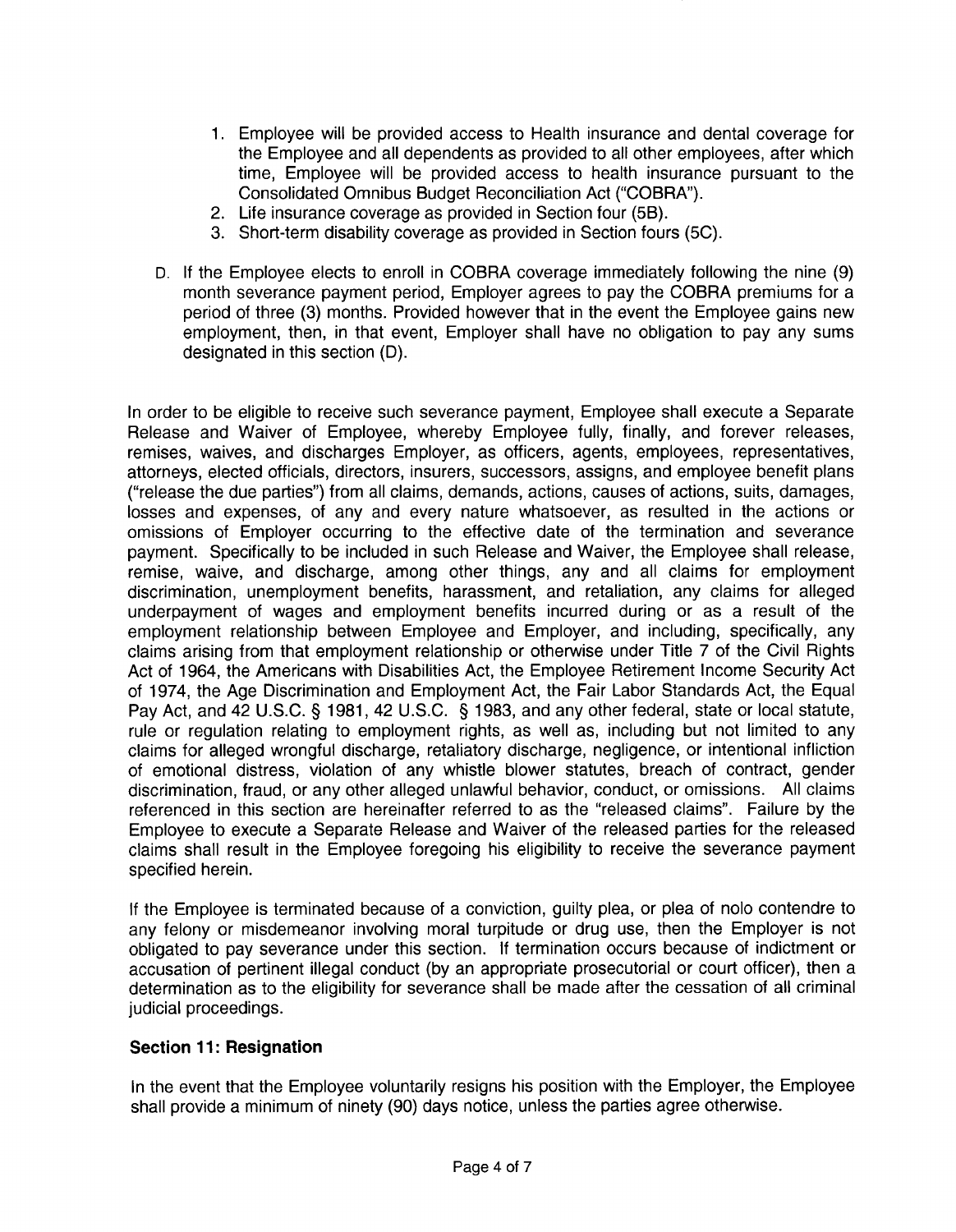## Section 12: Nondisclosure and Confidentiality of Employer's Property

Upon the Employee's separation from employment with Employer, whether by termination, resignation, or a failure to renew this Agreement, Employee agrees that he will immediately return to Employer all property of Employer, including, but not limited to, files, records, computer access codes, computer programs, instruction manuals, business plans, financial records, and any other property which Employee maintained, referred to, prepared, or helped to prepare in connection with Employee's employment with Employer (collectively the "Employer's Property"). Employee acknowledges that the Employer's Property is extremely sensitive and confidential. Except as otherwise required by law, in no event will Employee remove or copy any of Employer's Property, access any of Employer's Property, or under any circumstances disclose any of Employer'<sup>s</sup> Property to any person at any time. Employee acknowledges that this section is a material and substantial component of this Agreement.

## Section 13: Cooperation

Employee agrees to fully cooperate with Employer in any and all investigations, inquiries or litigation whether in any judicial, administrative, or public quasi- public or private forum, in which Employer is involved, whether or not Employee is the Defendant in such investigations, inquiries, proceedings, or litigation. Employee shall provide such testimony, background information, and any other support and cooperation the Employer may reasonably request. Employee agrees in covenance that he will not voluntarily disclose any of the Employer's proprietary information, which shall include but not be limited to any personnel, payroll, risk management, claims, insurance, attorney-client privileged or other information received during the course and scope of his employment to any person or entity, except Newton County Board of Commissioners or its designee. Except as otherwise required by the law, the Employee further agrees that he will not directly or indirectly cooperate or assist with the initiation or advancement of any claims, lawsuits, actions or demands against the Employer.

## Section 14: Performance Appraisal

- A. The Newton County Board of Commissioners or designee shall conduct an annual performance appraisal — the first of which shall occur in December 2016 — as the Employee assumed County Manager responsibilities in January 2016. Subsequent appraisals shall occur at one year intervals thereafter.
- B. Upon obtaining a Satisfactory Job Performance Rating, the County shall increase the Employee's annual salary a minimum of 5%, up to a maximum of 10%, or an amount equal to any across the board pay increase, whichever is greater, subject to the availability of funds within the existing budget.
- C. The Employee shall be entitled to (COLA) Cost of Living Adjustments equivalent to those provided to other county employees.

# Section 15: Outside Activities

The employment provided for by this Agreement shall be the Employee's sole employment. Recognizing that certain outside consulting or teaching opportunities provide indirect benefits to the Employer and the community, the Employee may elect to accept limited teaching, consulting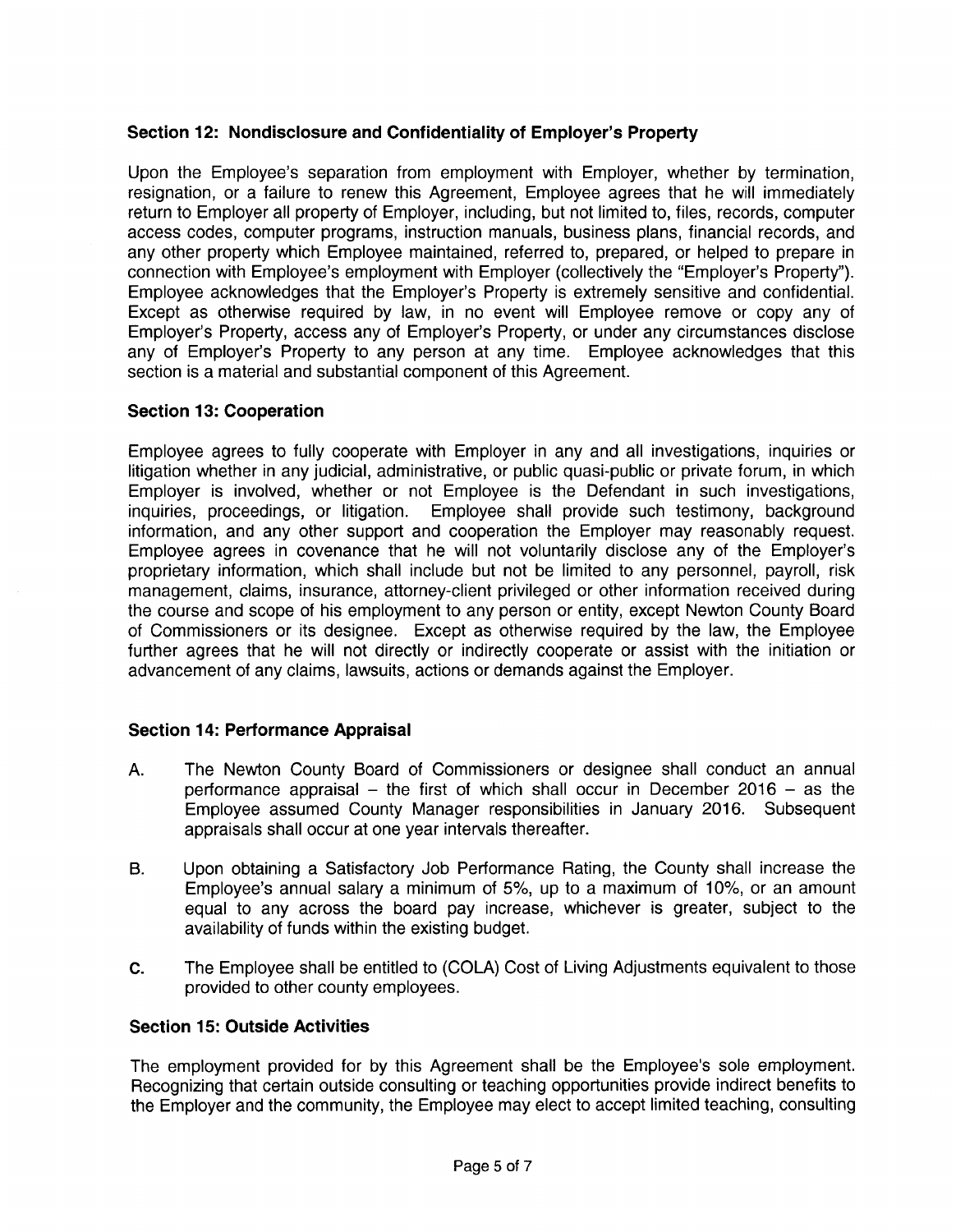or other business opportunities with the understanding that such arrangements shall not constitute interference with nor a reduced dedication to his responsibilities under this Agreement, and must be approved in advance by the Employer prior to the Employee undertaking same. The above notwithstanding, it shall be permissible for the Employee to attend college courses, as a student, so long as participation in such courses does not hinder or impair the Employee's job responsibilities.

# Section 16: Bonding

Employer shall bear the full cost of any fidelity or other bonds required of the Employee under any law or ordinance.

## Section 17: Notices

Notice pursuant to this Agreement shall be given by depositing in the custody of the United States Postal Service, postage prepaid, addressed as follows:

- 1) EMPLOYER: Chairman Newton County, Georgia 1113 Clarke Street Covington, Georgia 30014
- 2) EMPLOYEE: T. Lloyd Kerr 3998 Henderson Mill Road Covington, Georgia 30014

Alternatively, notice required pursuant to this Agreement may be hand delivered. Notice shall be deemed given as of the date of hand delivery or as the date of deposit of such written notice in the course of transmission in the United States Postal Service.

## Section 18: Surety Bond

The Employee must acquire a "non-recourse bond" from a solvent surety licensed that is able to do business in Newton County in an amount no less than \$ 50,000, conditioned on the truthful performance of the individuals' responsibilities. Any costs associated with securing the surety bond shall be paid by Newton County.

## Section 19: General Provisions

- A. Integration. This Agreement sets forth and establishes the entire understanding between the Employer and the Employee relating to the employment of the Employee by the Employer. Any prior discussions or representations by or between the parties are merged into and superseded by this Agreement. The parties by mutual written agreement, signed by both parties, may amend any provision of this agreement during the life of the agreement. Such amendments shall be incorporated and made a part of this agreement.
- B. Binding Effect. This Agreement shall be binding on the Employer and the Employee as well as their heirs, assigns, executors, personal representatives and successors in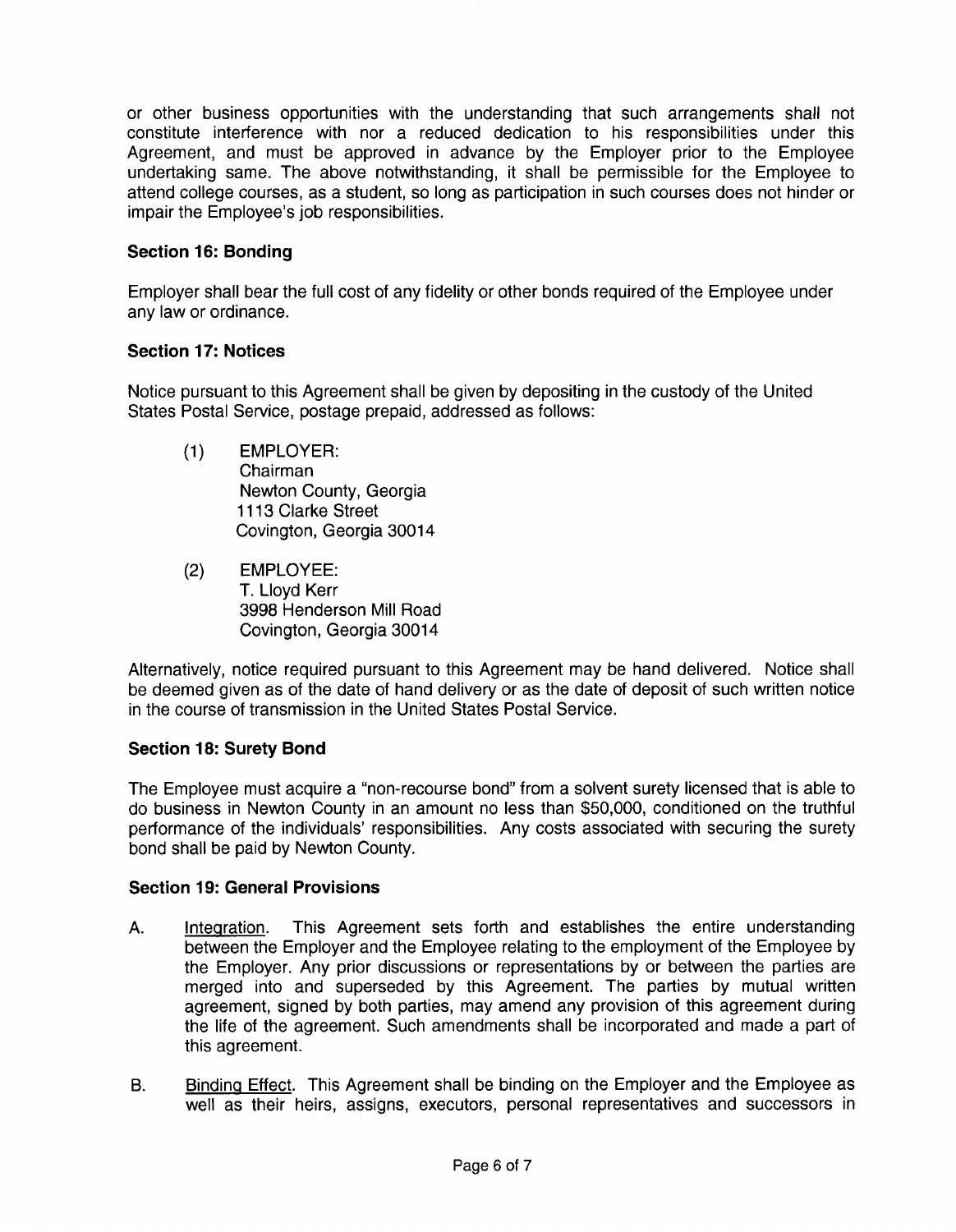interest.

- C. Effective Date. This Agreement shall become effective upon passage by the Newton County Board of Commissioners, and placement of same on duly approved minutes.
- D. Severability. The invalidity or partial invalidity of any portion of this Agreement will not affect the validity of any other provision. In the event that any provision of this Agreement is held to be invalid, the remaining provisions shall be deemed to be in full force and effect as if they have been executed by both parties subsequent to the expungement or judicial modification of the invalid provision.

 $\frac{L}{L}$   $\frac{L}{L}$   $\frac{L}{L}$   $\frac{L}{L}$   $\frac{L}{L}$   $\frac{L}{L}$   $\frac{L}{L}$   $\frac{L}{L}$   $\frac{L}{L}$   $\frac{L}{L}$   $\frac{L}{L}$   $\frac{L}{L}$   $\frac{L}{L}$   $\frac{L}{L}$   $\frac{L}{L}$   $\frac{L}{L}$   $\frac{L}{L}$   $\frac{L}{L}$   $\frac{L}{L}$   $\frac{L}{L}$   $\frac{L}{L}$   $\frac{L}{L}$ 

Newton County Board of Commissioners

 $\beta$  Dmith  $\frac{1}{M_{\odot}}$ 

Jackie B. Smith

ATTEST: APPROVED AS TO FORM:

County Clerk County Clerk County County County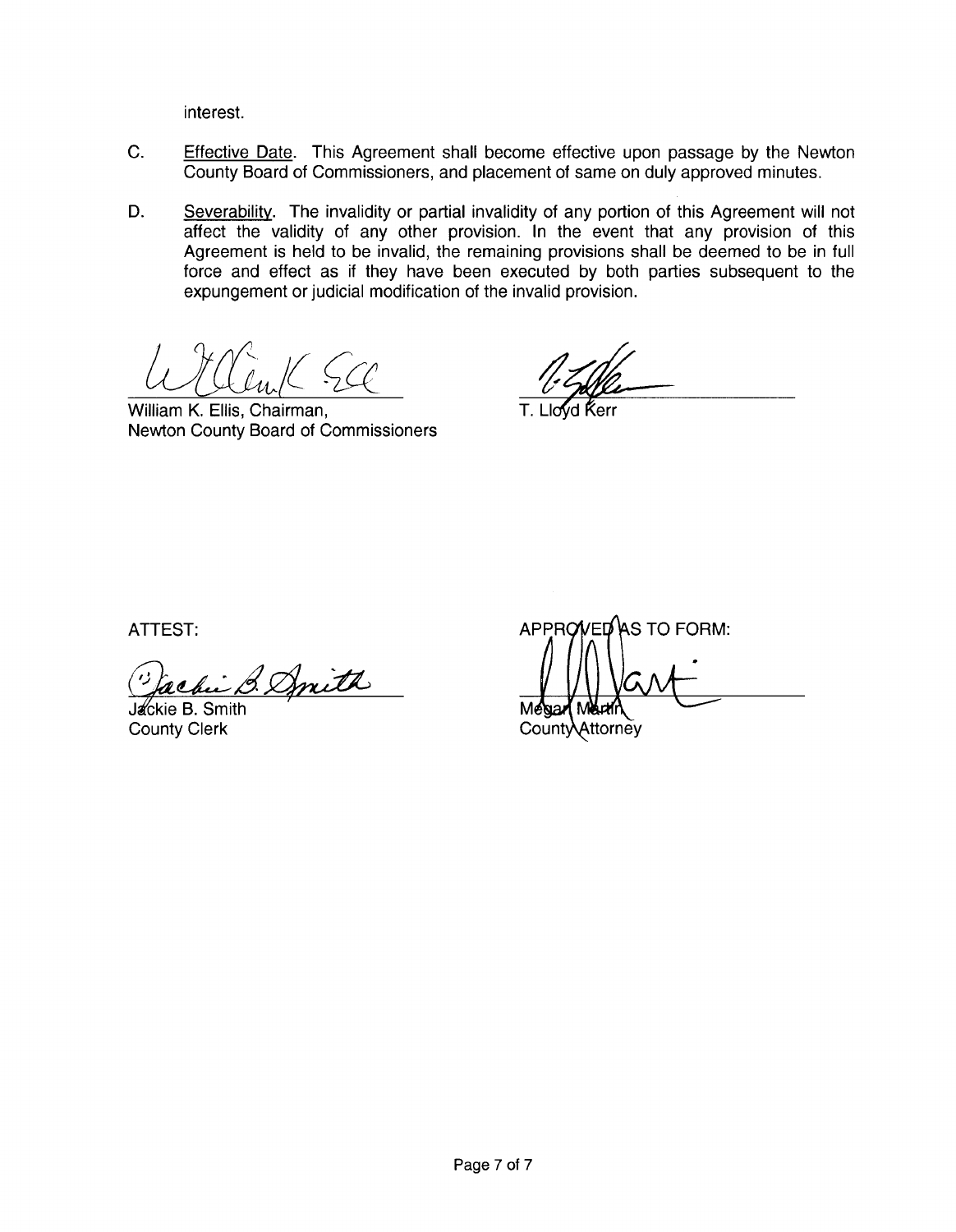# A RESOLUTION OF THE NEWTON COUNTY BOARD OF COMMISSIONERS TO APPOINTING T. LLOYD KERR TO SERVE AS COUNTY MANAGER

WHEREAS, the Constitution of the State of Georgia, approved by the voters of the State in November of 1982, and effective July 1, 1983, provides in Article IX, Section II, Paragraph I thereof, that the governing authority of each county may adopt clearly reasonable ordinances, resolutions and regulations relating to its property, affairs and local government for which no provision has been made by general law and which is not inconsistent with the Constitution or any local law;

WHEREAS, pursuant to O.C.G.A.  $\S$  36-5-22(a), the governing authority of each county may create in and for those counties the office of county manager and may vest in such office powers, duties, and responsibilities of an administrative nature and may provide for the method of selection, appointment, compensation, tenure, and such other related matters pertaining to the office of county manager;

WHEREAS, by Resolution, dated November 15, 2011, the Newton County Board of Commissioners, exercising Home Rule Authority, and pursuant to O.C.G.A.  $\S$  36-5-22(a), created the office of County Manager and provided for the responsibilities, appointment, compensation, and tenure of such office;

WHEREAS, the Newton County Manager is the chief administrative officer of Newton County and is responsible for the proper and efficient administration of all affairs of the County except as otherwise provided in this Act or by law; and

WHEREAS, subject to the terms and conditions of the Employment Agreement attached hereto as Exhibit "A," and expressly incorporated by reference herein, the Newton County Board of Commissioners wishes to appoint T. Lloyd Kerr to serve as the Newton County Manager.

# NOW, THEREFORE, BE IT RESOLVED BY THE BOARD OF COMMISSIONERS OF NEWTON COUNTY, GEORGIA AS FOLLOWS:

- 1. T. Lloyd Kerr is presently serving as the Interim County Manager for Newton County and is hereby appointed to serve as the County Manager of Newton County, pursuant to the Employment Agreement attached hereto as Exhibit "A," and expressly incorporated by reference herein;
- 2. That the appointment of T. Lloyd Kerr is effective as of September 20, 2016; and
- 3. Chairman Keith Ellis is hereby authorized to execute the County Manager contract on behalf of Newton County.

## [signatures follows on next page]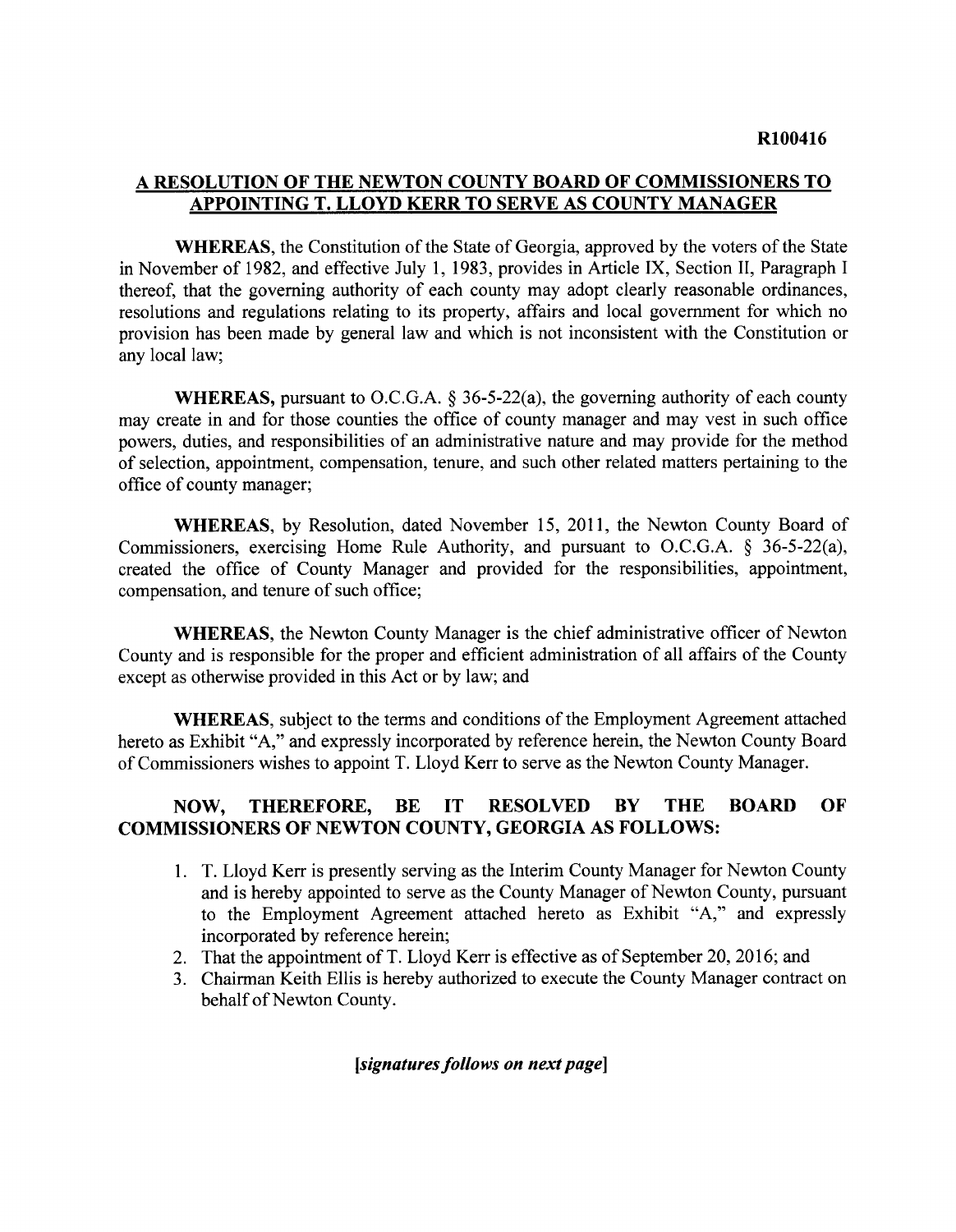SO RESOLVED this 4th day of October 2016.

NEWTON COUNTY BOARD OF COMMISSIONERS

William K. Ellis, Chairman

Attest:

J

Jackie B. Smith, County Clerk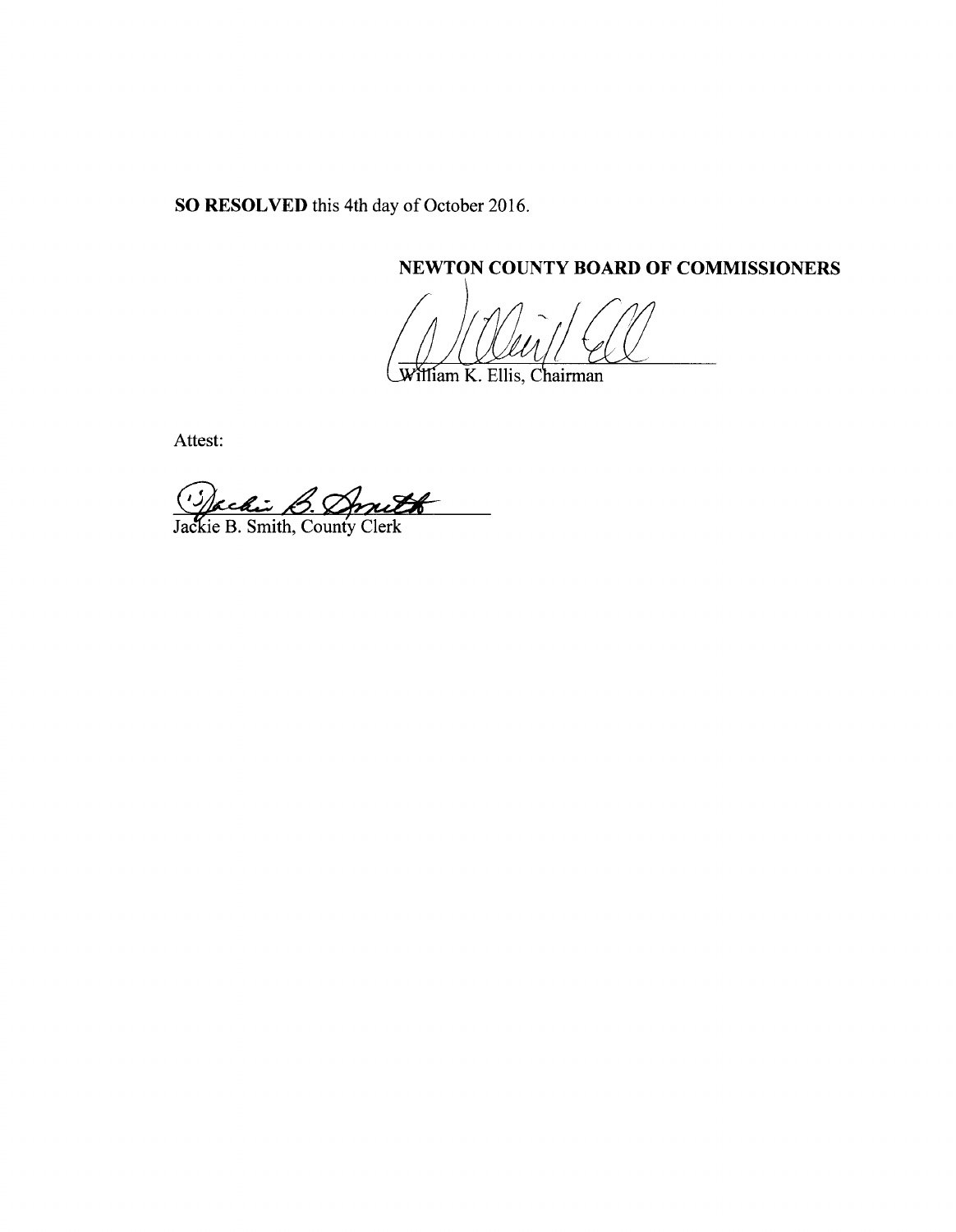# NEWTON COUNTY BOARD OF COMMISSIONERS 1124 Clark Street Covington, Georgia Regular Meeting MINUTES October 4, 2016

## **EXCERPT**

Present: Chairman Keith Ellis, Commissioner John Douglas , Lanier Sims, Nancy Schulz, J.C. Henderson, & Levie Maddox; County Manager Lloyd Kerr, County Attorney Megan Martin, and Clerk Jackie Smith Also Present:

Citizens Covington News, Newton Citizen

# COUNTY MANAGER POSITION (TABLED SEPTEMBER 20, 2016 MEETING) RESOLUTION R100416

 $\triangleright$  Commissioner Schulz read into the record the Resolution to appoint Mr. Kerr as county manager.

Motion by Commissioner Schulz, second by Commissioner Douglas, to approve Resolution Rloo416 appointing Lloyd Kerr as County Manager.

Commissioner Sims noted that he supports Mr. Kerr, but does not support this process. Commissioner Henderson also said he supports Mr. Kerr but would prefer the new board to be part of this appointment.

Motion carried  $(3/2)$  with Commissioners Sims & Henderson voting in opposition to the motion.

Mr. Kerr expressed his appreciation for the board'<sup>s</sup> support.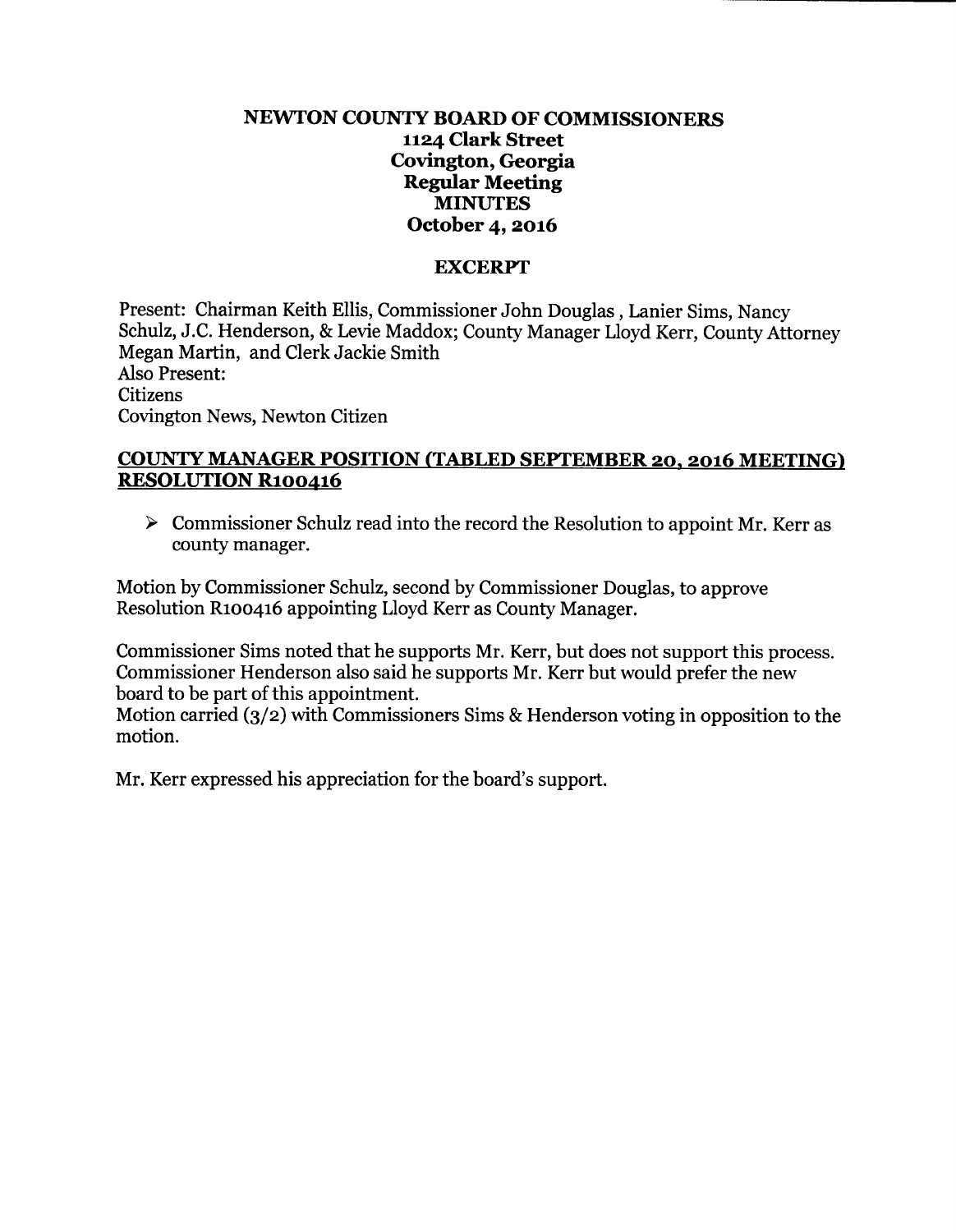## NEWTON COUNTY GOVERNMENT **CLASS SPECIFICATION**

#### **COUNTY MANAGER CLASS TITLE: DEPARTMENT: BOARD OF COMMISSIONERS REPORTS TO: BOARD OF COMMISSIONERS**

**CLASS CODE:** DATE: 10-15-2011

#### **JOB SUMMARY:**

This position assists the Chairman and the Board of Commissioners with the management and operation of the County to include direct supervision of the Board of Commissioners' administrative offices, oversight of County functions falling under the authority of the Board of Commissioners, and coordination of special projects.

#### **ESSENTIAL JOB FUNCTIONS:**

#### (All responsibilities may not be performed by all incumbents.)

Attends all meetings of the Board of Commissioners; briefs Commissioners on pending agenda items and other county issues; responds to inquiries and provides Commissioners with information on the status of county operations and projects; provides analysis as needed to assist the Board to make informed policy decisions; monitors and evaluates progress toward goals and objectives of the administration.

Manages and supervises the operations and staff of the County's departments (with the exception of the Roads and Bridge Department); makes recommendations to the Chairman on hiring and firing employees, oversees employee training, performance evaluations, and discipline.

Informs the Chairman and Board of Commissioners on departmental activities; assists departments with resolution of problems that require the attention of county management; monitors and evaluates progress of departments toward goals and objectives of the administration; serves as liaison for appropriated services.

Facilitates internal and external communication throughout all levels of the organization; conducts meetings with department heads and key management staff to focus departmental efforts on the overall goals and objectives of the county.

Performs financial and managerial analyses for the Chairman and Board of Commissioners pertaining to county operations and programs under consideration; gathers information relevant to the subject; evaluates data and makes recommendations based on findings; prepares reports; and makes presentations to the Board of Commissioners and other interested parties.

Works with the Finance Director in the development of the annual budget; prepares the Board of Commissioners' administrative offices budget; reviews departmental budget requests from all county functions for the administrative recommendations to the Commissioners; coordinates the scheduling of budget meetings; and ensures compliance with all legal and procedural requirements.

Assists the Chairman and the Board of Commissioners with strategic and long-range planning for the county; participates in planning efforts at the local and regional level; keeps Commissioners apprised of developments at the state and federal levels that impact the county; monitors pending legislation for impact on the county; and oversees compliance with new legislation.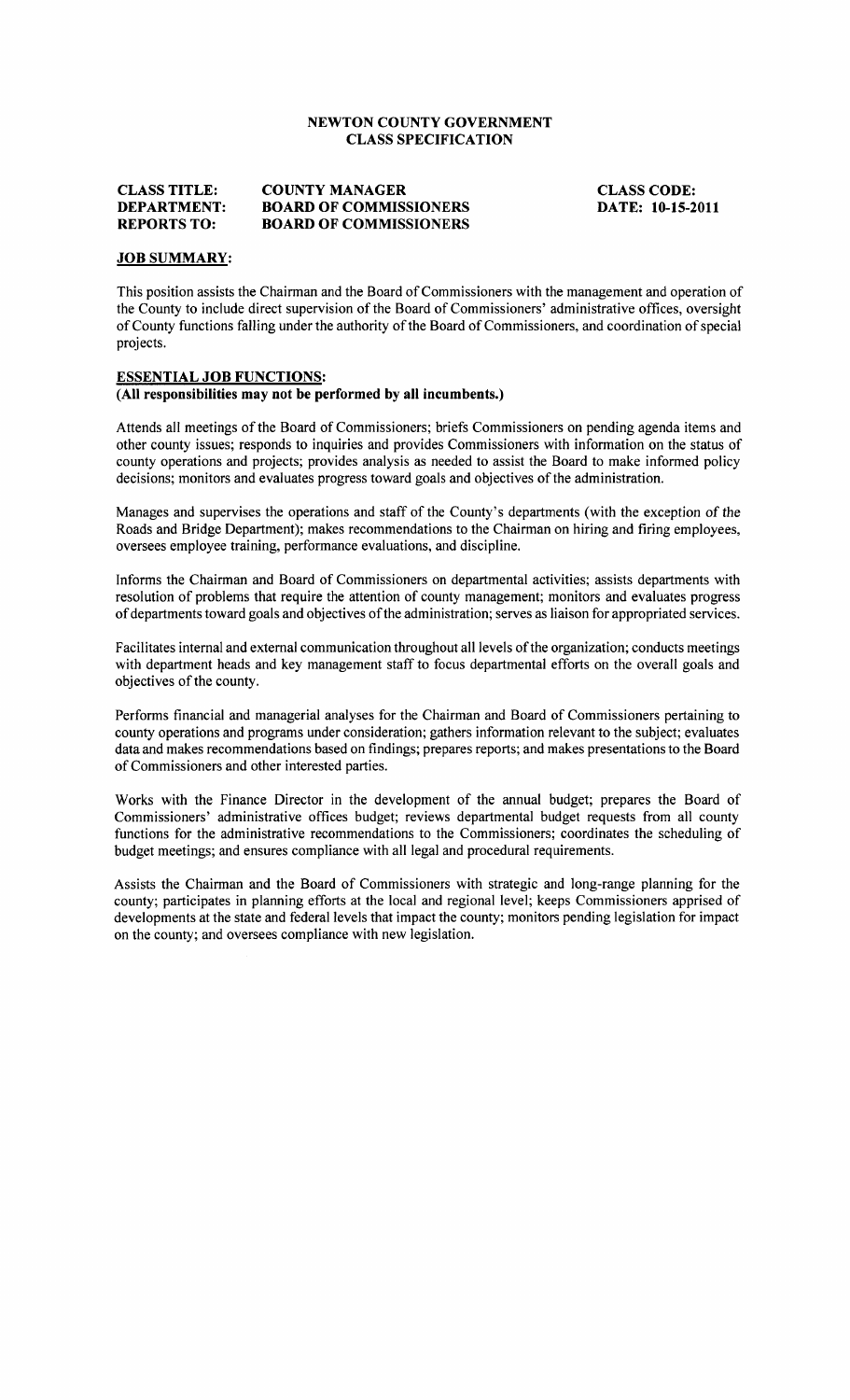Represents the Chairman, Board of Commissioners, and the County at various meetings, functions and events as needed; serves as liaison to various civic or governmental organization and committees, task forces, boards and commissions; confers regularly with officials from municipalities, school board, chamber of commerce, authorities and commissions; provides information about county operations; participates in discussions and decisions and keeps the Board of Commissioners apprised of activities.

Oversees and participates in the resolution of inquiries and complaints from the public and other organizations.

Performs other related duties as assigned.

#### **MATERIAL AND EQUIPMENT USED:**

| Computer    | Telephone         | Calculator    |
|-------------|-------------------|---------------|
| Photocopier | Facsimile Machine | Motor Vehicle |

#### **MINIMUM QUALIFICATIONS REQUIRED:**

All candidates to fill a vacant position in this classification must submit to and pass a drug screening test after meeting the following minimum requirements:

#### **Education and Experience:**

Bachelor's degree from an accredited college or university in government or political science, business, management, or finance.

Appropriate experience with public finance oversight and management preferred.

Five years of progressively responsible related experience; or,

Any combination of education, training and experience which provides the required knowledge, skills, and abilities to perform the essential functions of the job.

#### **Licenses and Certifications:**

Valid Driver's License.

#### **KNOWLEDGE, SKILLS, AND ABILITIES:**

#### Knowledge of:

Rules, ordinances, and laws governing county government;

Standard office procedures; recording, filing and maintaining legal documents.

Writing and editing various forms of informational materials utilizing proper grammar and punctuation.

Time management organizational practices to include scheduling, prioritizing and delegating responsibility when required.